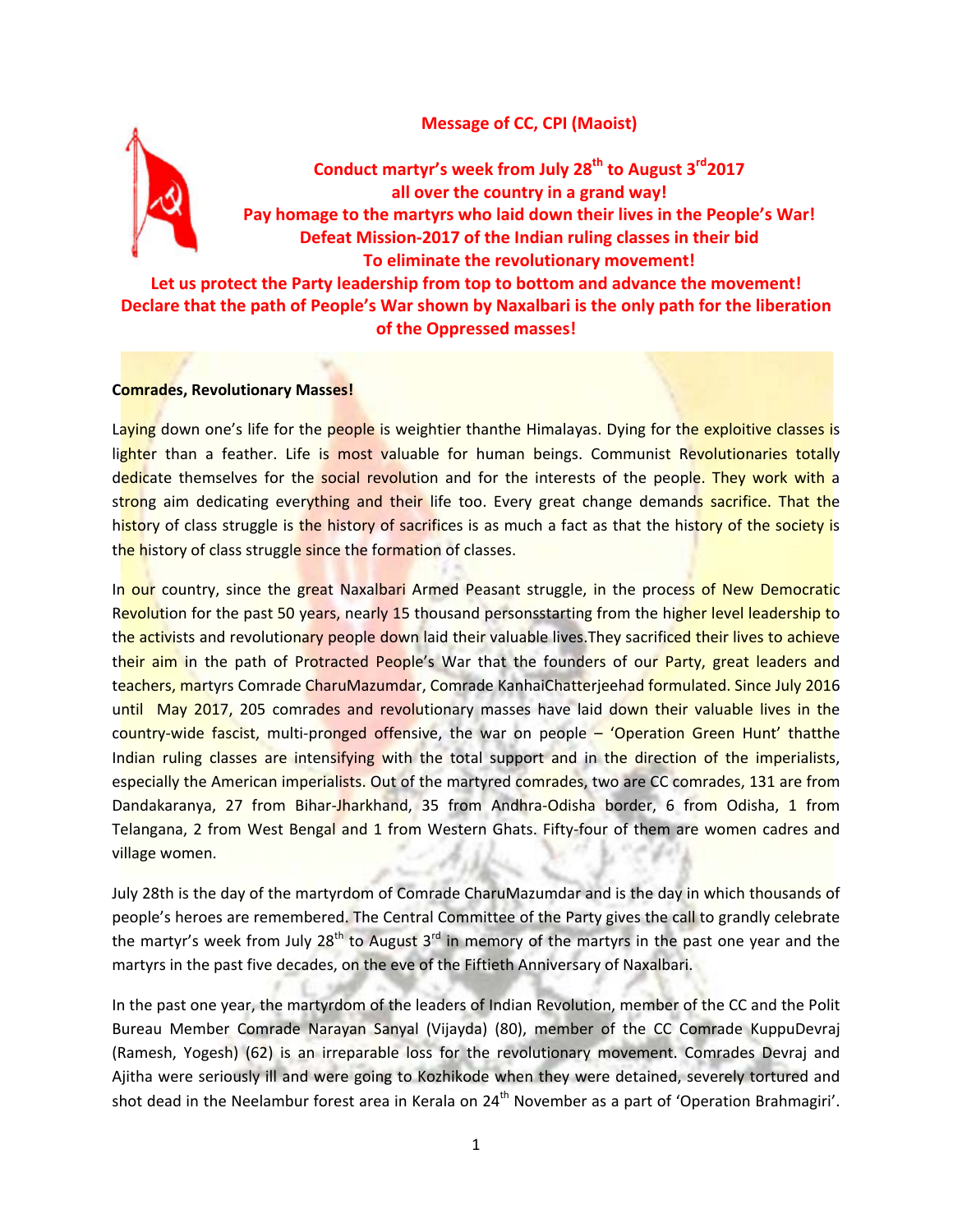Comrade Narayan Sanyal breathed his last on the  $16<sup>th</sup>$  of April in Kolkata due to cancer. Members of State Committee – Senior ComradeRaghunathMahato and Comrade AsishYadav of Bihar-Jharkhand, Comrade Himadri Roy (Somenda, Bighanda) of West Bengal, Comrades Prasad andDaya of Andhra-OdishaBorder, Comrade Ajitha (Kaveri) of Western Ghats are among the martyrs. The martyrs include – Regional Committee member Comrade SangramMurmu (BJ), District Committee members Comrades Prabhakar, Kiran of AOB, Comrades Prince (Company-1, ERC), Suday (Central Zone), Yatin(Koel-Sankh), Sailesh, AjitYadav of Bihar-Jharkhand, Comrades Jagath (West Bastar), Pali (Darbha), Kailash (EBT) of Dandakaranya, Sub-Zonal committee member Comrade NagendraYadav(BJ), 33 Area Committee members/Platoon Party Committee Members (PLGA Squad/Section, Platoon Commanders and Deputy Commanders) 4 GPC and RPC members, 8 People's Militia Commanders, 7 leaders and activists of Mass Organisations, scores of PLGA, People's Militia fighters, Party activists, sympathisers and revolutionary people. Two comrades were martyred in the jail due to ill-health and the negligence of the jail authorities.

Many of the martyrs laid down their lives in fake encounters, covert operations and ambushes of the enemy like in Budhanadi (Koel-Sankh, BJ) and ThelamTumnar (West Bastar, DK). Three comrades were martyred in the attack of the counter revolutionary murderous gang TPC in Palamu of BJ. In the encounters in Ramguda of AOB and Budhanadi of BJ our leadership comrades and our guerilla forces fought heroically, laid down their lives and saved the Party leadership and cadres. In the Sondaha ambush of BJ Comrades Prince and Suday; in Burkapal ambush in DK Comrades Anil (Commander of Pl-24, Darbha), Ravi (Commander of Charla LOS, Khammam, Telangana) were martyred fighting with great courage against the Para-military forces. Few other comrades were martyred due to old age, ill-health and snake bite.

Among the women cadres –Senior party activists Comrades Mamatha and Latha (Bharathi), MembersBudri, Manjula (Ungi) of AOB, Comrades HemlaAngu (South Bastar), Ramsila (RKB), Sukki, Jogi of Darbha, JagbathiYadav (Sony), Rajbathi of EBT, Anupriya of Koel-Sankh of BJ and other comrades were martyred intheir heroic fight in various encounters. Woman Comrades HemlaAnju, PodiyamSukki, DoodhiGuddi, Ratna, Adame and village women JyothiGavade and HemlaSukmathi were caught by the police, mass raped and murdered. These cannibals inhumanly cut the private parts of some of the women comrades after murdering them.

All the martyrs laiddown their lives in the process of fighting back the unprecedented offensive of the government armed forces in Mission 2016 andMission 2017 in the third phase of Operation Green Hunt. They are the heroes of the people and martyrs who sacrificed their lives for the interests of the oppressed masses. The martyred central leaders stood firm until their last breath for a long time overcoming many ebbs and flows, ups and downs and twists and turns, firmly committed to the Party line. The martyrs shed selfishness and identified themselves with the interests of the people and the Party. They demonstrated high Communist values, ideals, courage and dedication. The Central Committee pays humble homage to all these martyrs who laid down their lives in the People's War. Let us pledge to fight until the last to make the Indian New Democratic Revolution a success as a part of the World Socialist Revolution. Let us take the movement another step forward with initiative, courage and daring, sacrifice and Bolshevik spirit. On this occasion of the martyr's week let us remember each and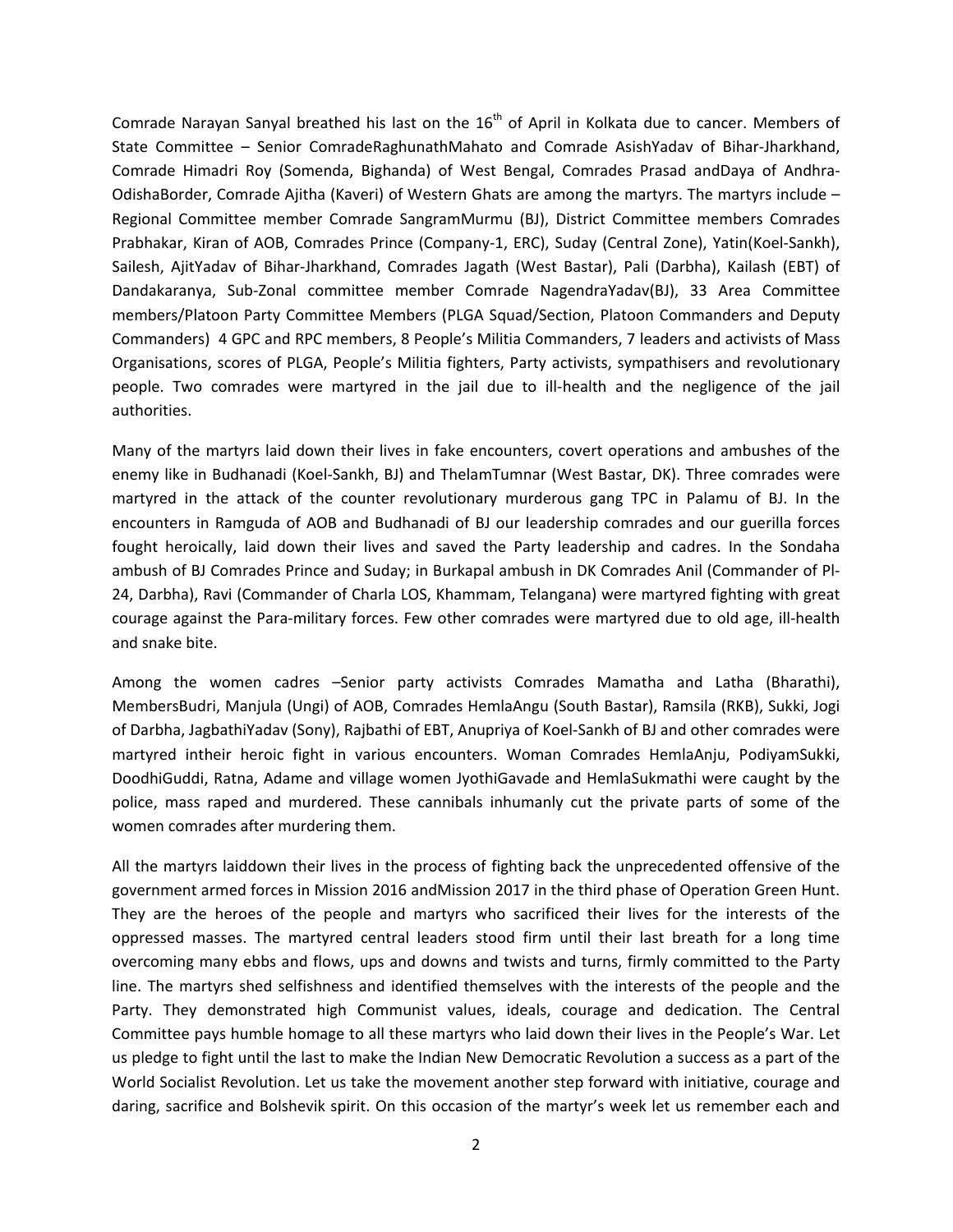every one of them and learn from their practice. Let us place their ideals before the Party ranks and the people and inspire them to play their role in the revolution.

Since the NDA government in the leadership of BJP came to power fascist offensive of the central and the state governments has intensified much more on the revolutionary movement of the country led by our Party, CPI(Maoist). The movement is sustaining by fighting back this fierce reactionary military offensive in an armed manner and facing the exploitive ruling classes in the social, economic, political, organisational and propaganda fields with appropriate new tactics from time to time. The central and the state governments planned to defeat and eliminate the revolutionary movement in Dandakaranya, Bihar-Jharkhand, AOB, Odisha, Western Ghats and other places through Mission 2016. In the process of fighting back these counter-revolutionary schemesof the governments we took up political, military and organizational efforts in the last year and defeated Mission 2016. All these efforts include the sacrifices of the martyrs and the revolutionary people in each and every step. They brought successes to our Party and the people in the People's War with their blood. In this condition the central and the state governments consolidated their gains in the counter-revolutionary offensive in the last year and formulated another vile scheme under the guidance of the imperialists to eliminate the Indian revolution in the coming two to two and a half years by the end of 2018 or by the time of the Parliamentary elections in 2019.

The theoretical and political understanding of the Party ranks has enhanced in the past three years due to the bolshevization campaign taken up to strengthen our Party. Their confidence to fight back the enemy offensive has increased and they are more active in the People's War. So they are mobilizing the people on problems of their daily lives, on social, political fundamental issues, against the state violence in a larger way, with the aim to overcome the difficult condition the Party is presently facing. Class struggle is intensifying. There is improvement in the armed retaliation of our PLGA forces against the enemy forces. Mass base is strengthening. People's resistance is gradually increasing against the attacks of the enemy.People are resisting when the police illegally arrest the activists of the Party and the Organization, when the police forces kill our Party activists and people in a barbaric manner. They also retaliate when there are mass rapes on women and when they are killed after raping them. When the police indiscriminately fire on the Party activists, PLGA units and the people, behave inhumanely with the dead bodies andtake them to the police stations, the people are encircling the police stations. They are fighting with the officers, gettingback the martyr's bodies and conducting theirlast rites.

## **Comrades!**

We must deeply and comprehensively understand the dialectical relation between the intensifying fascist offensive of the enemy and the economic crisis developing in the country and the world. We must clearly realize the interrelation between the increasing aggressiveness of the enemy forces and the imperialist interests of the diehard Brahmanical Hindu fascist forces that came to power in the country. In order to come out of the economic crisis of 2008, the imperialists took up certain policies but they failed. As a result they intensified their offensive across the country. As a part of it the Comprador ruling classes in the leadership of Modi government are implementing the neo-liberal economic policies in a more aggressive manner in the direction of the imperialists. All the Brahmanical Hindu fascist policies of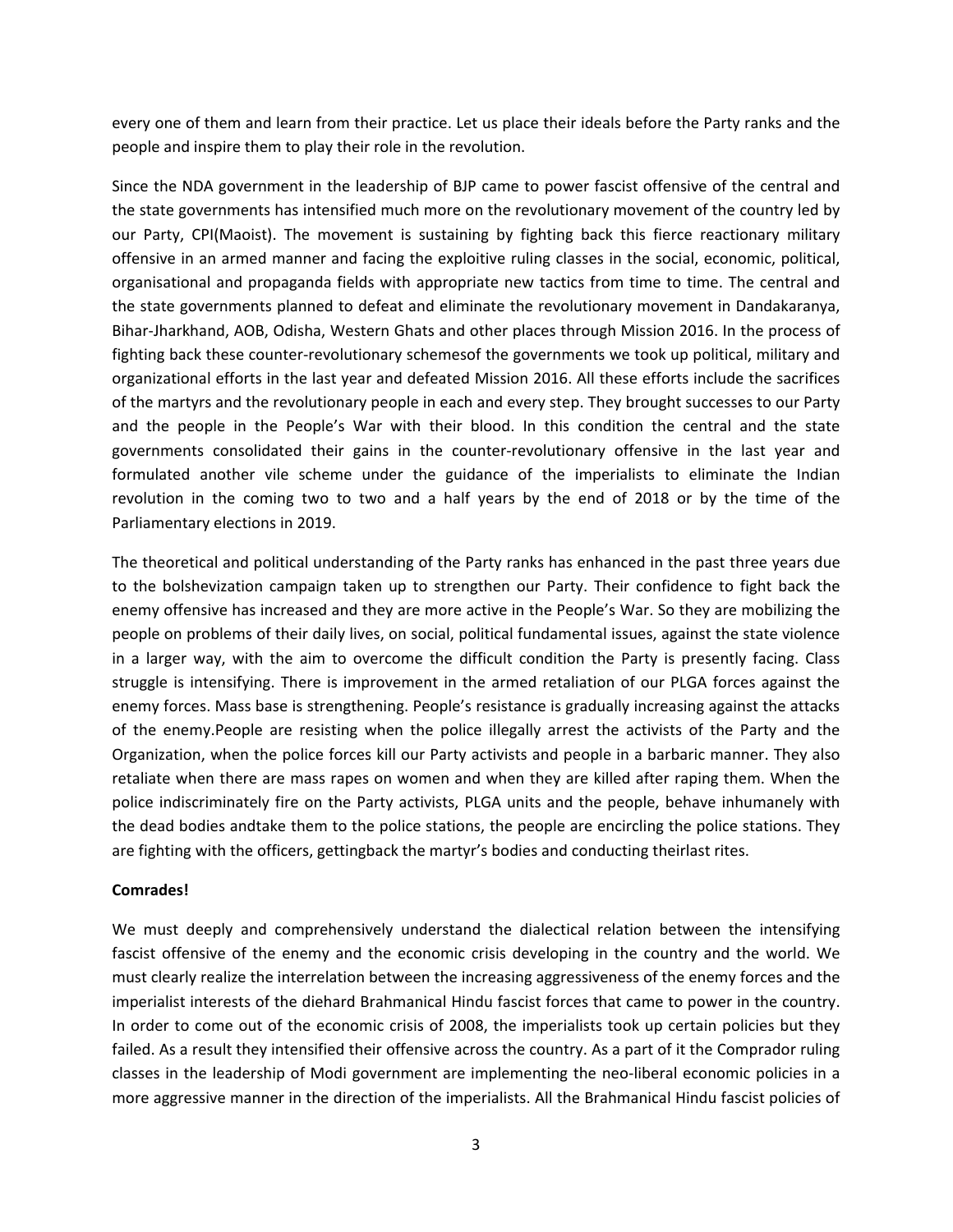the Modi-Mohan Bhagawat-Amit Shah clique for the past three years are aimed at aggressively implementing the interests of the imperialists and the feudal classes. They are against the oppressed classes, oppressed nationalities and oppressed social communities of our country. They are making the lives of the broad masses in the country miserable.

All the big talk of Modi government about the development of the country in the name of 'Make in India', 'Start up India' is mere propaganda. The industrial sector of the country is weak even three years after it came to power. Unemployment, hike in the prices of essential commodities, increase in agrarian crisis are exposing the shallowness of this 'development'. The various schemes it brought forth in the name of elimination of poverty have failed. Modi government recently gave an explanation to the Supreme Court according to which 12 thousand farmers are committing suicide every year due to untimely rains, drought, indebtedness and lack of remunerative prices for their crops. This crisis has intensified and the farmers of Punjab, Maharashtra, Madhya Pradesh and Gujarat are taking up militant struggles demanding waiver of loans, proper remunerative prices and subsidies.

In the three years of Modi rule, there are increasing attacks of the Brahmanical Hindu fascist forces on the Dalits and Muslims of the country. Presently Modi government has the agenda of banning cow slaughter all over the country. Starting from Dadari in Uttar Pradesh, Saharanpur, Una in Gujarat, Alwarin Rajasthan there were such attacks. In these attacks the Dalits, Muslims, Adivasi and theother oppressed castesmobilized in Una and formulated an action plan to face Hindu Communalism.

Tribal and non-tribal people are waging militant struggles on the problem of displacement. The tribal people of Chota Nagpur in Jharkhand took up large scale struggles against the amendmentsto Chotanagpur Tenancy Act and SanthalPargana Tenancy Act. In Telangana a militant struggle broke out against the government policies to seize tribal lands in the name of 'harithahaaram' (green belt). The anti-displacement struggles of the tribal people took militant form in Chhattisgarh, Maharashtra, Jharkhand, Andhra Pradesh and Odisha in the past one year.

After RohithVemula's suicide in Hyderabad, the foisting of 'sedition' charges on the student leaders of Jawaharlal Nehru University in Delhi in 2015, progressive students, Dalit, Adivasi and religious minority students across the country broke into united spate of struggles against the Hindu fascist offensive. Similarly, this year there was a large scale united movement of the students and professors of Universities and Colleges of 14 states against the attacks of the Hindu Sanghparivar on the progressive students of Ramjas College in Delhi.

Atrocities on women are constantly on the rise. As per the statistics there is violence on women once in every three minutes. Eight thousand women are dying every year owing to dowry killings. There are 50 thousand incidents of atrocities and 40 thousand women are being kidnapped. There are increasing acid attacks, child marriages, forced prostitution, feticide and killing of girl child due to growing feudal, imperialist culture. Women and democrats are taking up these issues all over the country.

Since Modigovernment came to power in the centre it is absolutely selling off the country to imperialist capital. On the other hand it is instigating national-chauvinist frenzy and fake patriotism. It is employing the provisions of the 'sedition' act against the organisations and intellectuals who opposed these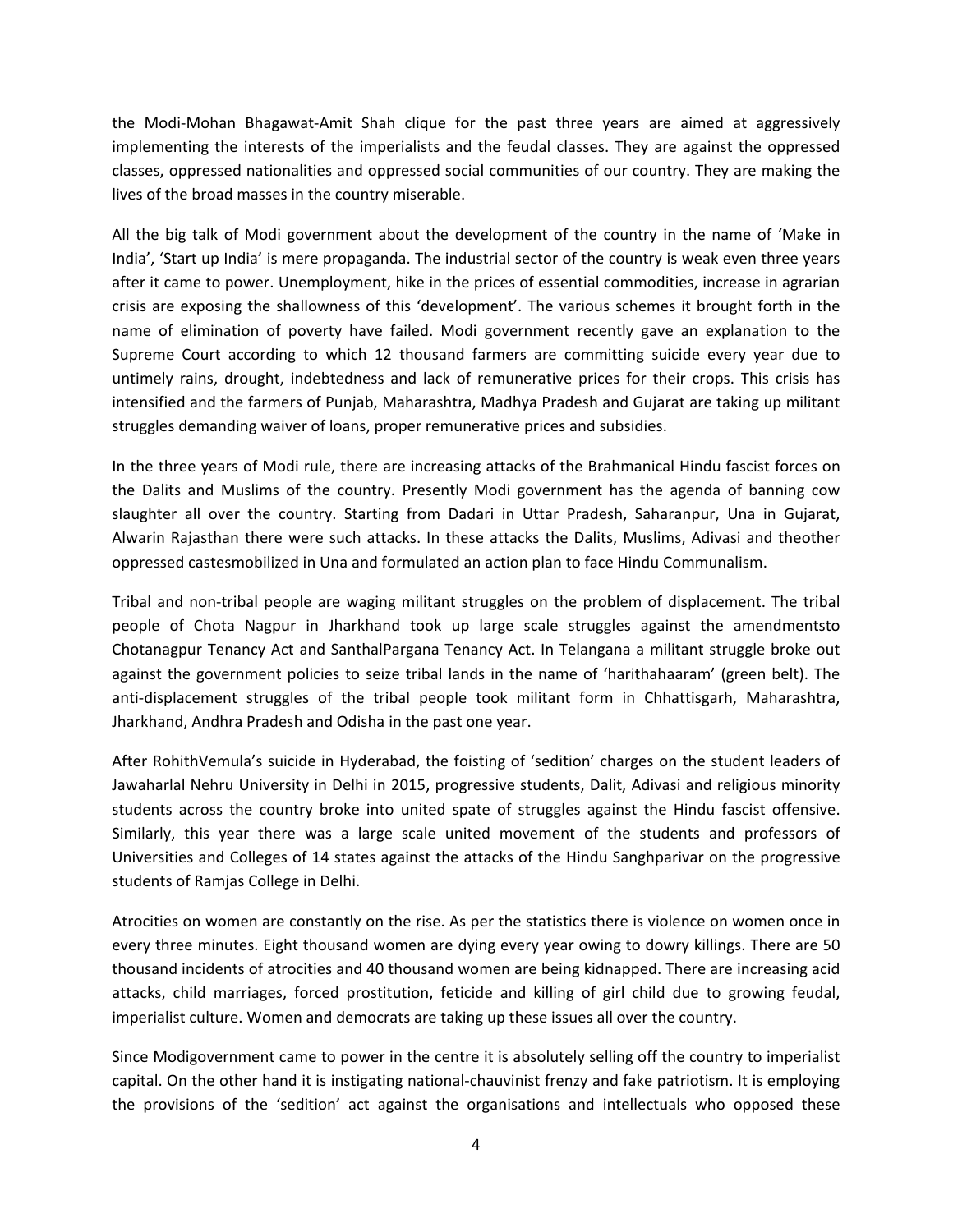reactionary policies. Democratic, genuine patriotic forces are taking up struggle against the indiscriminate attacks of the Hindutva gangs on the people's civil and democratic rights.

Opposing the anti-labor policies of the Modi government more than 15 crores of workers in the leadership of left Trade Unions carried out a general strike last September.This year 10 lakh government sector bank employeesorganised a successful country-wide general strikeon the 28<sup>th</sup>February against the amendments in labor laws, outsourcing and other anti-people policies. In a bid to weaken the leadership of the ongoing militant worker's movements the worker's leadership of the MarutiSuzuki Company was put in jail and given life imprisonment. The Working class must fight it back in a united manner.

The government amended the indirect tax system and introduced GST to mold the whole country as a uniform market in the interests of the imperialists and the Big Comprador Bureaucratic Capitalists. With the false propaganda of wiping out corruption big notes were dissolved and the monetary wealth of the people was accumulated in the banks. On the one hand,this has filled the coffers of the giant corporates the funds for the RSS and its affiliated organisationshave been increased on the other. This not only put the poor, the middle classes, the peasantry, small traders and small capitalists to great inconveniences but in fact made them bankrupt.

Since BurhanWaniof Hizb-ulMujahideenwas shot dead last July there is an upsurge in the Kashmir national liberation struggle.This is continuing even after the murder of his associate Sabjar Ahmad Bhat this year in May. The people of Kashmir are scaring the state and the central governments with their war with 'stones' on the Indian Army and the Para-military forces. All through this year students became a militant part of this struggle. In the North East the National Liberation struggle organisationshave consolidated again, formed a United Front and are fighting against the Indian expansionists in a united manner.

A situation hasemerged where Workers, Peasants, the Middle classes, theNational Bourgeoisie, Oppressed Nationalities, Religious Minorities, Dalits, Adivasis, Women, Students, Youth and others are fighting against Brahmanical Hindu fascism. There is a clear polarisation of forces in the country. Brahmanical Hindu fascism became pro-imperialist and a common enemyof the oppressed classes, nationalities and oppressed social communities with itsanti-country and outdated reactionary policies. This and the brewing people's resistance in various forms to change this situation is a new development in the country's politics in the past three years.

## **Comrades,**

Our People's Guerillas wiped out 37 CRPF personnel and injured another 10 in two ambushes in March and April in Sukma district of Chhattisgarh after which a top level meeting was held with Chief Ministers, Police top officials and district Collectors of ten states presided over by the Central Home Minister on 8<sup>th</sup> of May. Ruling out the question of deploying the IndianArmy in the areas of our movement, plans for elimination of the movement were formulatedunder the guidance of military officers. As a part of it they have decided to –shift the CRPF (LWE) Central Zone Command Centre to Raipur from Kolkata; to establish Unified Commands up to district level;to strengthen Commands at the Tactical-Operational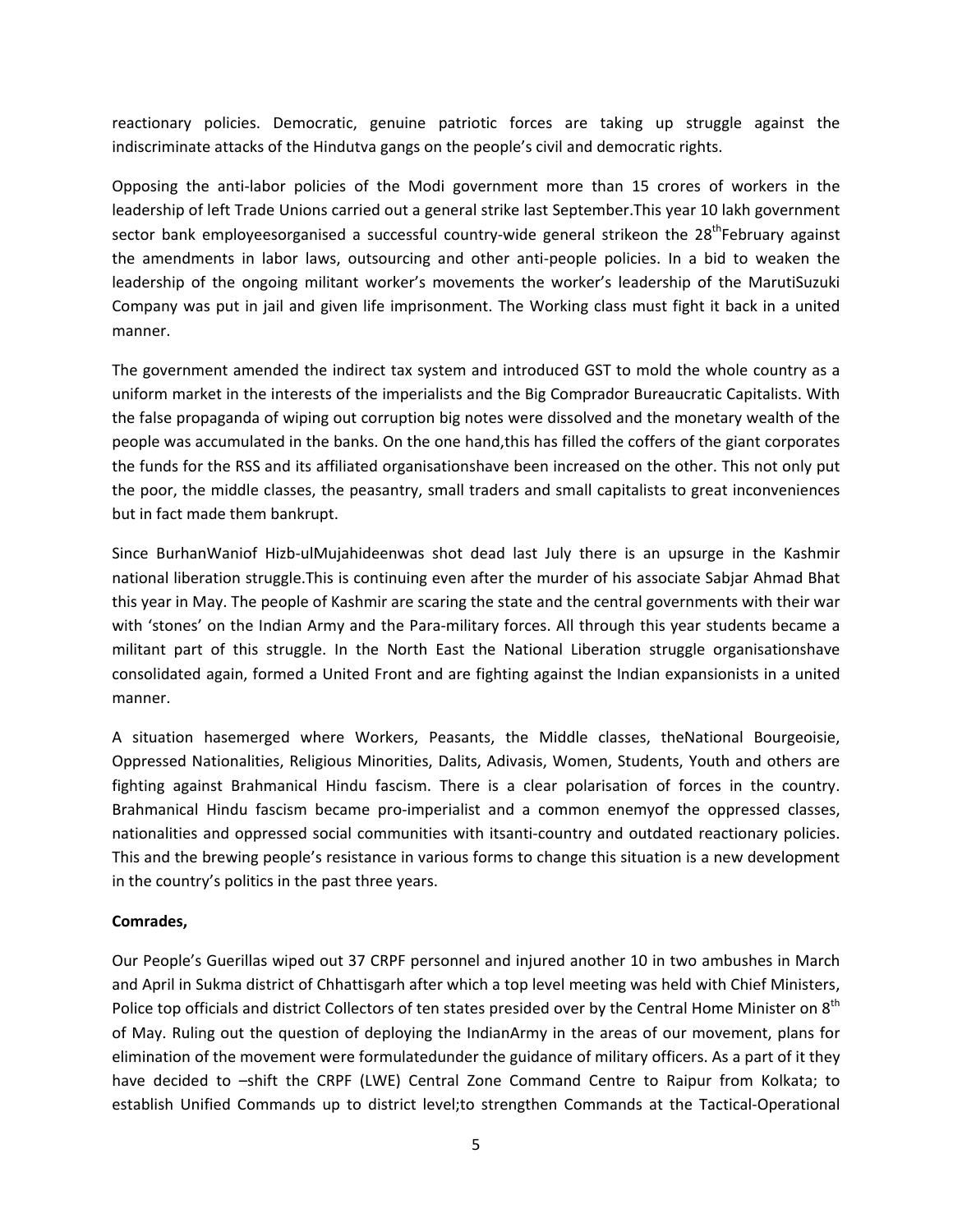level; to form a committee for better coordination between the state and the central forces; to shift the NaxalSpecial DG office in Raipur to Jagadalpur (Bastar); to expand the intelligence system and strengthen especially human and electronic intelligence; to make this network effectively useful for potential use with real time intelligence through electronic system (UAV, Satellites, GPS, Thermal Imaging, Infrared technology, CC TV cameras, radars and other such things); to utilise Air Force in Operations (Commando force is deployed in helicopters for attack and strafing and to carry out drone attacks); to impart new kind of training for the forces; establish counter-insurgency schools in Sukma and Bijapur districts; to improve coordination between the central and the state forces;to complete roads in the areas of the movement as soon as possible in the protection of Para-military forces and with the help of modern technology;construction of more communication towers and other such decisions.They have announced that the National Security Adviser AjitDobhal and Internal Security Adviser K.Vijay Kumarwould guide the campaign for the elimination of Maoists. The important decision in this meeting was to make surgical strikes. All these reveal the aim to wipe out the revolutionary leadership and the revolutionary subjective forces in Mission 2017. As a part of it they have already announced that they would target civil rights activists, social activists and democrats in the name of 'white clad' Naxalites.

Mission 2017 started very aggressively with murderous attacks. In the first five months the police killed 60 village level leaders, local activists and revolutionaries in the areas of our movement in the country. Mass rapes on women, murder, arson, arrest and torture are being increasingly centralized and made more cruelsince the days of SalwaJudum and Sendra. Life imprisonment is given to the revolutionary massesand the intellectuals who support them, to democrats and traders. Revolutionaries are given death sentence.

History has repeatedly proved that no matter how much the exploitive ruling classes indulge in cruel repression on the people's struggle, it is bound to fail. So we must take up the immediate task of defeating Mission-2017, protect the Party leadership from the top to the bottom, advance the movement and continuethe People's War-Guerilla War depending on the mass base. In order to achieve success in this, we have to protect our forces to the extent possible. We have to utilize the weaknesses of the enemy and as soon as we get an opportunity we have to concentrate the PLGA forces. We have to attack the separate units of the enemy forces or divide their forces and attack. We must seize their weapons. For this let us implement the rules and principles of Guerilla War – Secrecy, Speed, Strong Will, Self-defense through change of place, offensive tactics with initiative and intensify and widen the Guerilla War. Let us advance the People's War one more step forward to achieve the immediate aims of enhancing self-defense, mass base, developing and consolidating our subjective forces, expanding the movement and other suchaims with a sacrificing nature.

We have achieved successes in the Guerilla war, in people's resistance, in the mass movements only through the sacrifices of the martyrs. The ideals they have established are to identify with the people by fighting against the enemy in the interests of people until the last breath and stand as a basis for the People's War. The oppressed masses of India see their future in the path of the sacrifices of the martyrs. Let us pledge to make efforts with a strong will by holding aloft their ideals, aspirations and traditions of